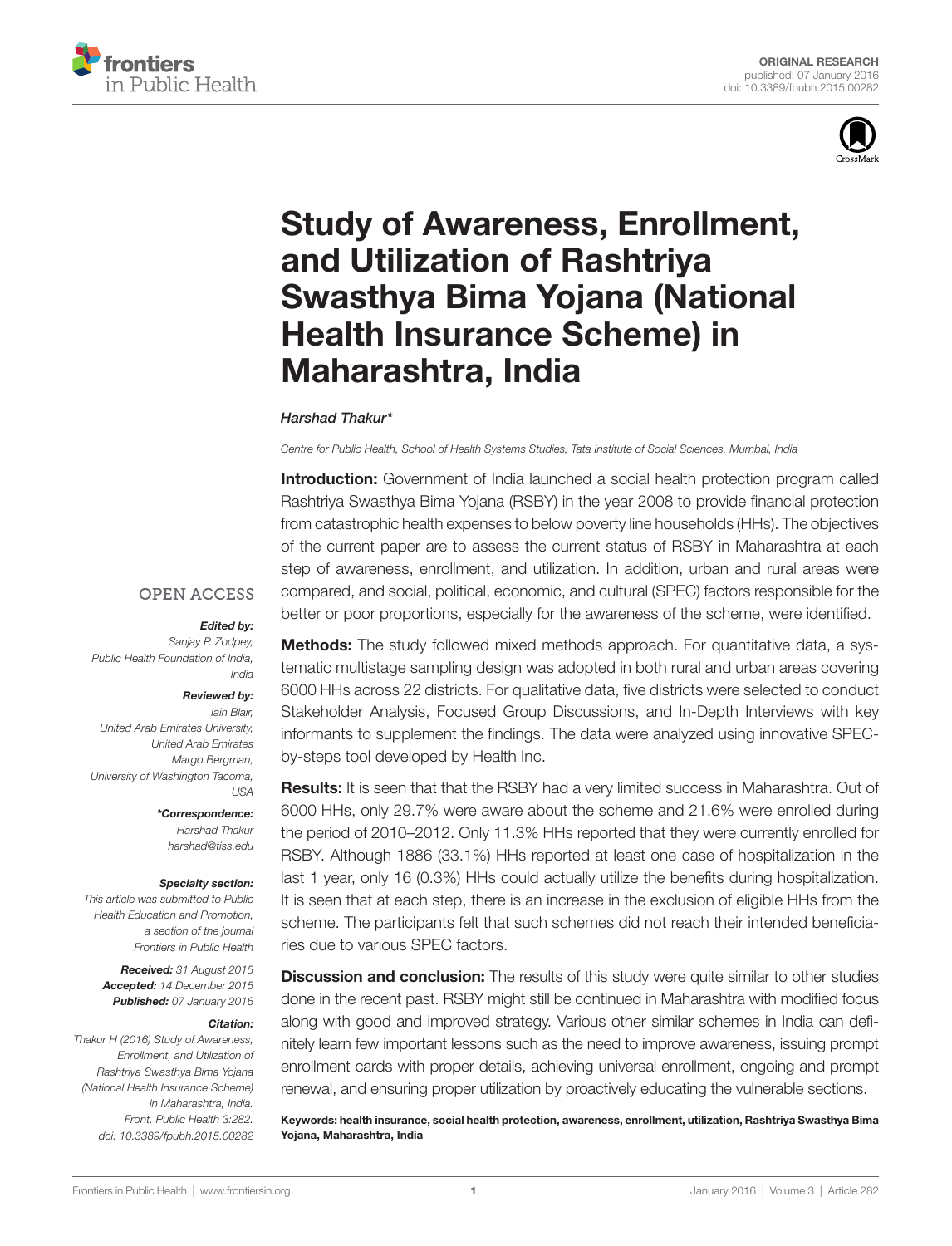# INTRODUCTION

The present study was part of the multicountry research project by Health Inc. ("financing health care for inclusion"). It was a 3-year (May 2011–April 2014) collaborative research project. It explored how social exclusion restricts access to health services despite recent health financing reforms and how social health protection (SHP) can be increased. Research was conducted in Ghana, Senegal, and the Indian states of Maharashtra and Karnataka ([1\)](#page-12-0).

# **Background**

As a member state of World Health Organization (WHO), India is committed to achieve universal health coverage through the reforms of health financing systems [\(2\)](#page-12-1). These reforms are essential as the use of private health care facilities forces below poverty line (BPL) households (HHs) toward more outof-pocket expenditure, catastrophic payments, and/or neglect of the health [\(3,](#page-12-2) [4](#page-12-3)). Catastrophic health expenditure remains a cause of impoverishment in the majority of the HHs in India ([5\)](#page-12-4). As a part of improving access to health services and minimizing the economic impact, several state governments in India have launched their own state-specific health insurance schemes particularly for the economically vulnerable HHs. Schemes such as Aarogyasri in Andhra Pradesh and Yashaswini in Karnataka are key examples of state-specific health insurance schemes ([6](#page-12-5)).

# RSBY in India and Maharashtra

As one of the many reforms, the Government of India launched Rashtriya Swasthya Bima Yojana (RSBY – National Health Insurance Scheme) in the year 2008 [\(7](#page-12-6)). The main objective of RSBY was to provide financial protection from catastrophic health expenses to the people working in the unorganized sector in India by covering more than 55 million BPL HHs and thus improve their access to health services.

In Maharashtra, the RSBY was initially launched in seven districts in late 2008 and was then gradually extended to the rest of the state (32 out of 35 districts). But recently in Maharashtra, the RSBY is suddenly being withdrawn in early 2014 as a new statesponsored health insurance scheme, Rajiv Gandhi Jeevandayee Arogya Yojana (RGJAY), is being gradually started since 2010 and expanded to the entire state by 2013 year end [\(8,](#page-12-7) [9\)](#page-12-8).

In majority of the states in India including Maharashtra, the Ministry of Labour is responsible for the implementation of RSBY. Both central and state governments contribute the entire premium in RSBY. Both private and public insurance companies participate in the insurance program. RSBY scheme depends on these insurance companies for involving the local governance structure and deploy strategies such as preenrollment campaign and information, education, and communication (IEC) activities through announcement and advertising at public places to inform targeted population. The tasks of IEC activities are often shifted to the third party administrators (TPAs). TPAs are the agencies acknowledged by Insurance Regulatory Authority of India. They carry out enrollment activities, print smart cards, process insurance claims, and do other administrative tasks. The enrolled people can seek cashless hospital care from the identified network of hospitals (both public and private).

# Studies on RSBY

The RSBY scheme was regarded for its excellent technical architecture and spirit to provide business opportunity to all stakeholders involved. The portability of usage of the scheme made it more efficient as compared with other state-specific health insurance schemes [\(10](#page-12-9)). Since inception in 2008, RSBY claims to have covered more than half of the targeted population. RSBY website (<http://www.rsby.gov.in/Overview.aspx>) as seen on April 28, 2014 shows that there are 68,472,226 HHs to be covered and 36,985,740 have been covered. However, recent studies on RSBY present inconsistent and contradictory findings. Various studies have shown that there is a substantial variation across the states and within the states [\(11–](#page-12-10)[13\)](#page-12-11). In Gujarat, it was seen that while the RSBY has managed to include the poor under its umbrella, it has provided only partial financial coverage. Nearly 60% of insured and admitted patients made out-of-pocket payments ([14](#page-12-12)).

The enrollment rate in Maharashtra was found to be lower than the national average, and studies on RSBY raise concern over the success of the scheme [\(15](#page-12-13)). The secondary data analysis also indicates that the program implementation in the districts of Maharashtra is poor ([13\)](#page-12-11). Factors such as lack of accurate data for enrolling the BPL HHs and lack of infrastructure at the grass root level are reported as the key reasons. Since the enrollment is reported to be poor, many BPL HHs are excluded from RSBY.

### **Rationale**

The literature on RSBY by and large remains descriptive. There are very few scientific studies on RSBY in the state, and rigorous research evidence is lacking. On the one hand, Maharashtra state is replacing RSBY with RGJAY, and on the other hand, there are many other states in India continuing the RSBY scheme along with their own state-specific schemes. Thus, it becomes important to look at the performance and relevance of RSBY for Maharashtra.

In this context, there are important questions like what is the level of awareness, enrollment, and utilization pattern among BPL population regarding RSBY? Who are excluded from participation in RSBY in spite of being a BPL HH? What are the possible factors responsible for this? Considering the government plans to invest more in state-specific health insurance schemes and adaptation of this as key mechanism to finance health services, it becomes essential to explore the overall RSBY experience.

# **Objectives**

The objectives of the current paper are to assess the current status of RSBY in Maharashtra in terms of proportions covered at each step such as awareness, enrollment, renewal, having card, and utilization. In addition, attempt has been made to compare the proportions in the urban and rural areas and to identify the social, political, economic, and cultural (SPEC) factors responsible for the better or poor proportions at all the steps, especially for the awareness of the scheme.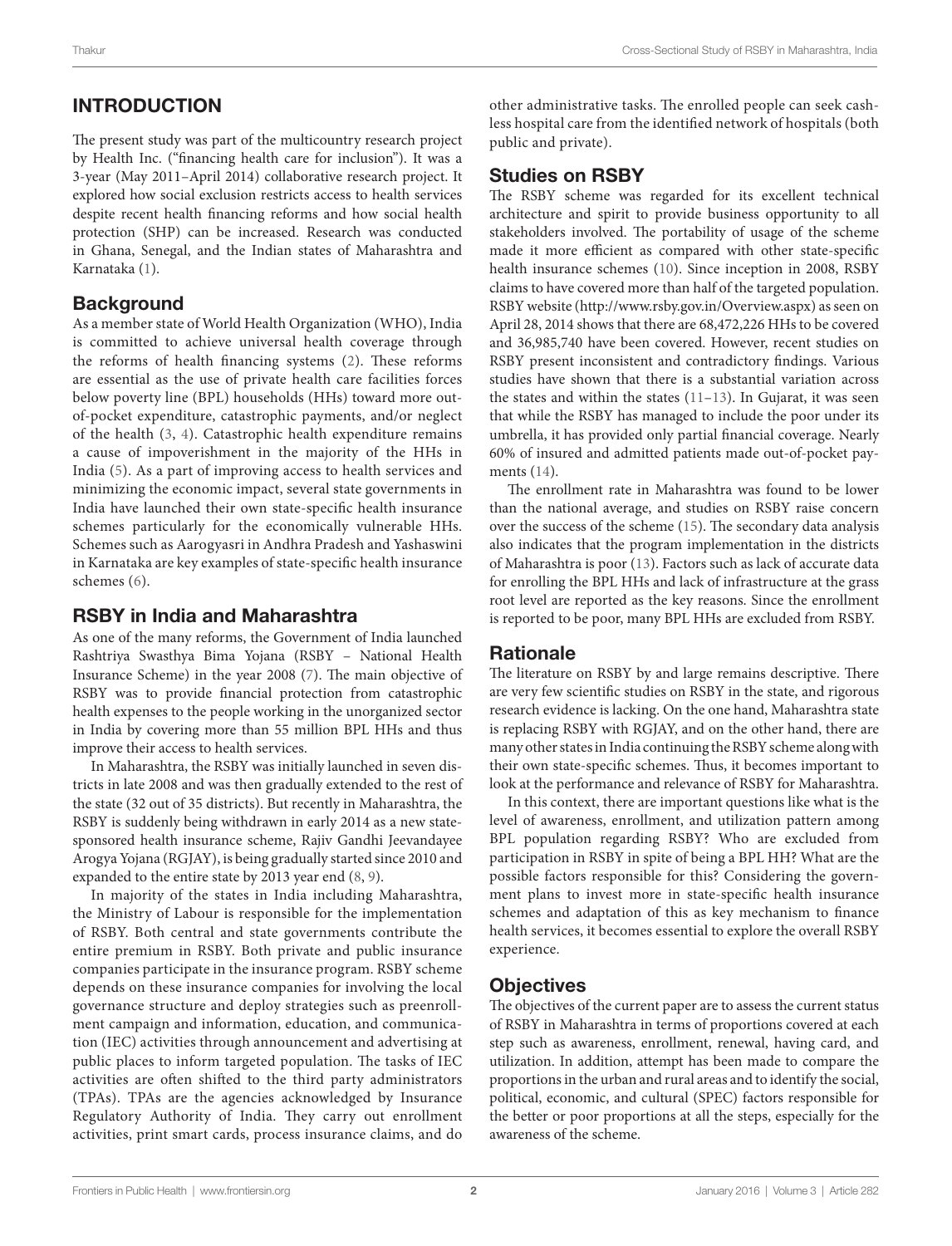### MATERIALS AND METHODS

The research protocol was developed during December 2011 to April 2012. The Health Inc. developed a generic SPEC-bysteps tool/framework for assessing social exclusion as shown in **[Figure 1](#page-2-0)**. This tool was used to identify the extent and nature of the exclusion at different levels and provides account of who is excluded/included [\(16\)](#page-12-14). In constructing the tool, a generic SHP program is broken down into a series of steps, each step excluding a number of people. The excluded are shown on the left in a red box and the non-excluded on the right in a green box. At each step, SPEC factors are identified responsible for the exclusion/ inclusion.

The study followed mixed methods approach. Initially, extensive review of literature was done followed by qualitative and quantitative methods to answer the research questions. The Institutional Ethics Committee's permission was obtained, and written consents were taken from all the respondents.

### **Settings**

Maharashtra is located in the western and central part of India, with a coastline stretching nearly 720 km along the Arabian Sea. It is the second largest state in India both in terms of population and geographical area spread over 308,000 km2 . The sample in Maharashtra was designed to provide estimates for the state as a whole, for urban and rural areas. Maharashtra is divided into 35 districts (administrative block below the level of state). The RSBY State Nodal Agency provided the information on the status of scheme and furnished the level of enrollment and duration of implementation, which further helped to narrow down on the study sites. The inclusion criterion for the districts

<span id="page-2-0"></span>

in the study was minimum 2 years of scheme implementation. All 22 districts that met the inclusion criterion of at least 2 years of RSBY implementation were selected for this study.

The quantitative survey was carried out in all 22 districts. Five districts were selected for the qualitative survey. The selected districts are shown in **[Figure 2](#page-3-0)**. The entire data collection was completed from December 2012 to February 2013.

### Quantitative Methods

This helped us to quantify the extent of the exclusion at each step of implementation. A target sample size of completed interviews with BPL HHs of 6000 was fixed. It was initially divided between urban and rural areas by allocating the sample proportionally to the population of these two areas. Within each of the sampling domains of rural and urban areas, a systematic, multistage stratified sampling design was used.

The Ministry of Labour had used the list of BPL HHs prepared in 2002 for the identification of beneficiaries during the implementation of RSBY. This list could have served as the sampling frame, but there were several problems with the BPL list. The list used by them was quite outdated with a gap of almost 10 years. Also, the list had many errors with poor quality of data entry, incompleteness, etc. [\(17](#page-12-15), [18](#page-12-16)). So, it was decided to conduct the listing of BPL HHs on our own for the study. The HH listing process was carried out in the selected primary sampling units (PSUs) by the trained field investigators. The HH listing operation involved preparing up-to-date layout and sketch maps, assigning a number to each structure, identifying residential structures, and listing BPL HHs along with the names of heads of HHs.

The rural sample was selected in two stages. In the first stage, the selection of PSUs, which are villages or groups of villages (in the case of small linked villages), with probability proportional to population size (PPS) was carried out. A HH listing operation was carried out in each selected PSU to provide the necessary frame for selecting HHs at the second stage. The villages larger than 350 HHs were segmented into three or more segments (depending on the village size) of approximately equal size (usually about 100–200 HHs). From all the segments in each large village, two segments were selected randomly using the PPS method. HH listing was then done only in the two selected segments. Therefore, in all such large villages, the sampling design became a three-stage design. This was followed by the selection of 20 BPL HHs using systematic random sampling within each selected PSU in the next stage.

In the urban areas, a three-stage sampling procedure was followed as these areas are quite large. In the first stage, wards were selected with PPS. From each selected ward, one or two segments were selected with PPS in the second stage. Each segment comprised about 150–200 HHs. In the third stage, HH listing was carried out in the selected segment and 20 BPL HHs were selected using systematic random sampling.

### Quantitative Data Collection Process

For each HH, the head of the HH was interviewed through a structured interview schedule after their consent. If the HH was not available at that particular time, other members who were above the age of 16 years and were found knowledgeable were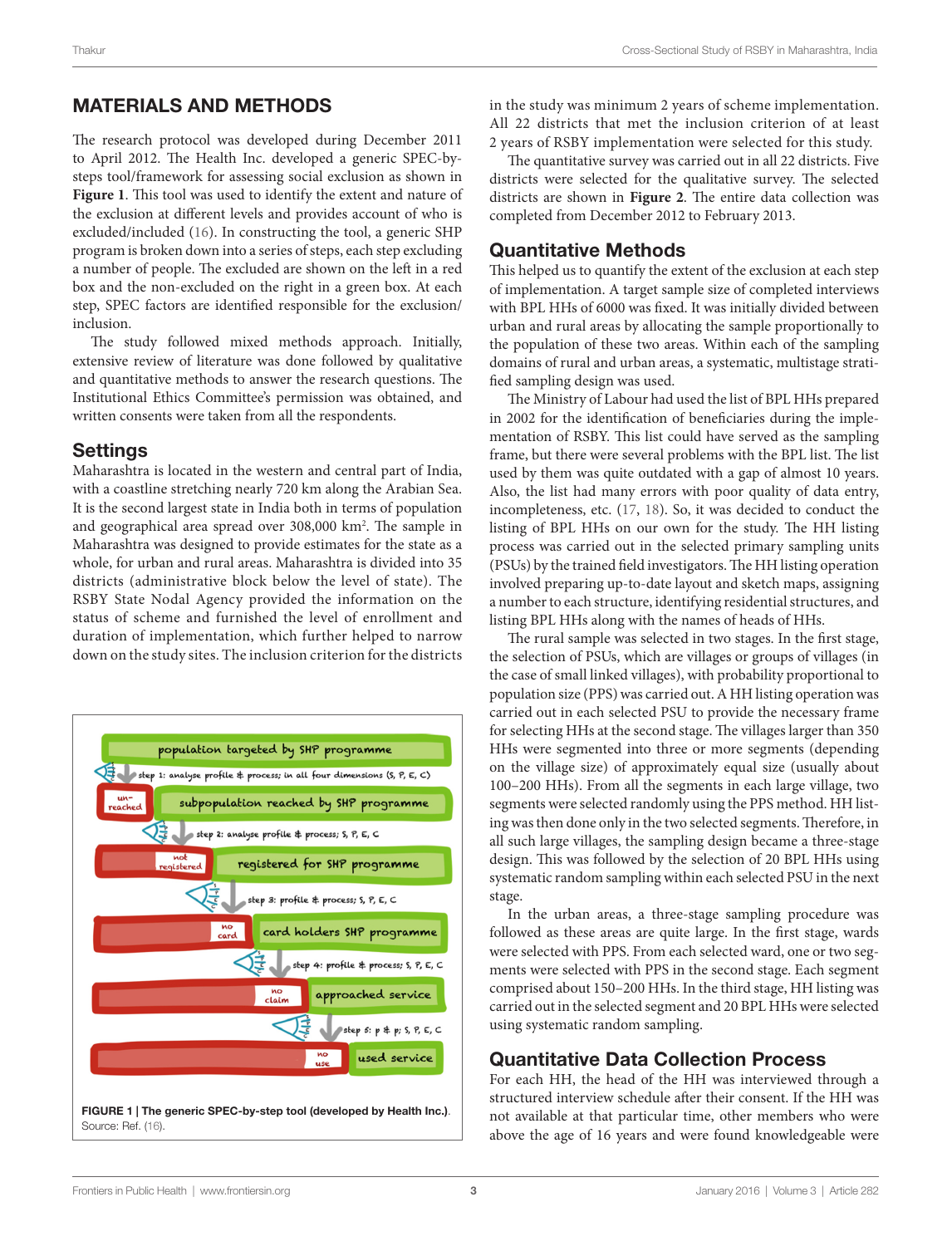

selected. The data collection was completed with the help of 40 trained field investigators in the selected regions. In order to address the issue of non-response at the HH level, a replacement strategy was adopted to achieve the target number of completed interviews. In case any selected HH could not participate in the survey for some reason, the next HH was selected for interview.

The questionnaire used was structured and was divided into 12 parts with different functions and objectives. It captured HH characteristics followed by awareness, enrollment, and utilization about RSBY. For our study, the HH was termed as "aware" if the respondent reported that he or she has seen the card. The "enrollment" was divided into two parts: ever (2010–2012) and current (2011–2012). The RSBY scheme provides a smart card that digitally identifies the users at the time of hospitalization and keeps a track of amount used from the total sum insured. Given <span id="page-3-0"></span>its operational value, it was crucial for any poor HHs to possess the smart card. Whenever the beneficiary had used the smart card or taken the benefits of RSBY, it was considered as "utilization" of the scheme. The essential SPEC factors at each level were also captured.

Six thousand HHs (29,585 individuals) across 22 districts were covered through the quantitative HH survey in both rural and urban areas of Maharashtra.

### Qualitative Methods

For qualitative data, five districts were selected randomly from the five geographical regions allocated to different insurance companies by the state nodal agency implementing the scheme. The selected districts thus represented different geographical regions in Maharashtra as follows: Thane representing the western part of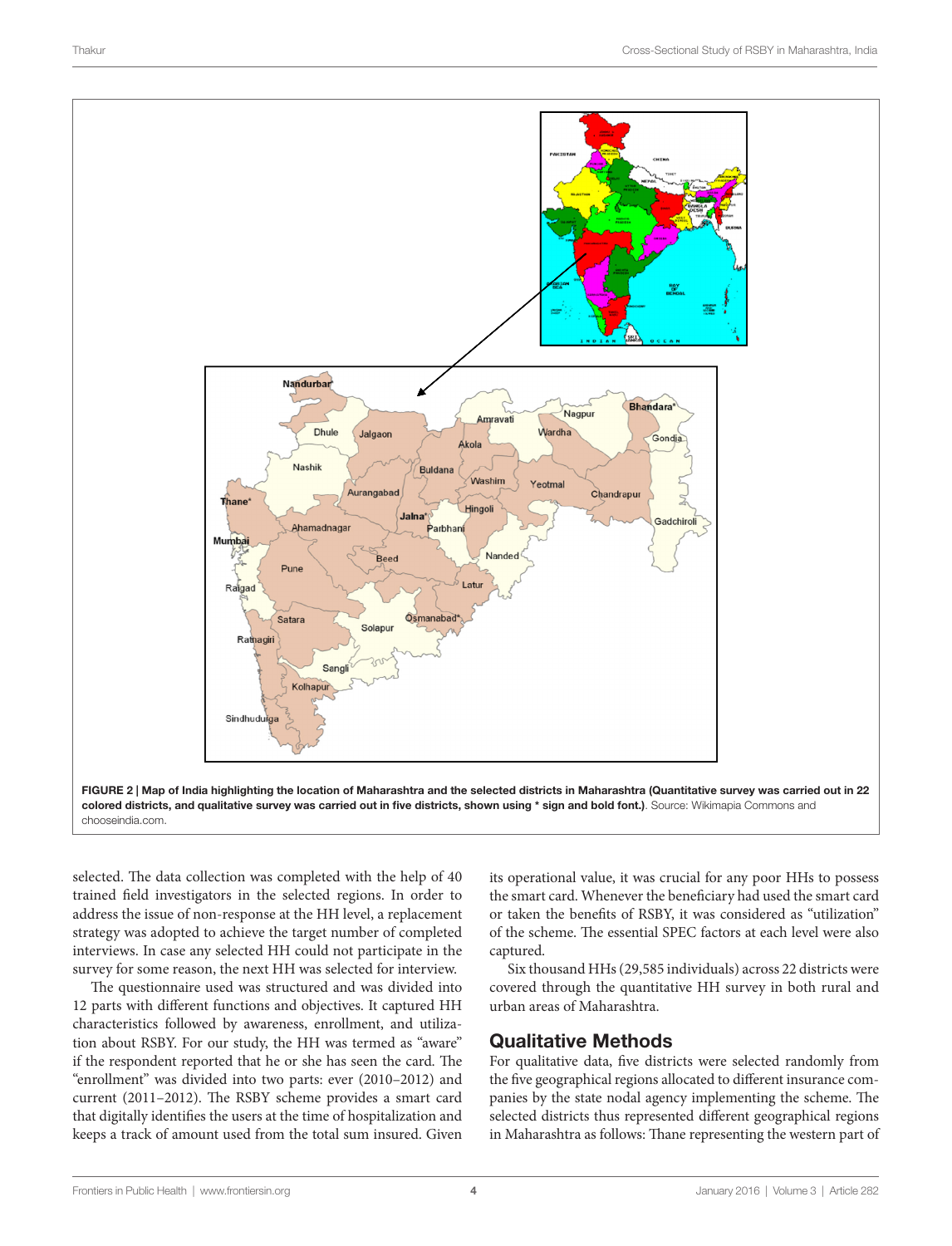Maharashtra, Osmanabad representing the south, Jalna representing the central part, Bhandara representing the east, and Nandurbar representing the northern part. From each district, four PSUs were selected (two rural and two urban). In tribal districts (Nandurbar and Thane), one additional tribal PSU was selected for data collection. Qualitative data collection included stakeholder analysis, focused group discussions (FGD), and in-depth interviews (IDIs).

### Stakeholder Analysis

Stakeholder analysis was conducted in two parts. The first part consisted of a "stakeholder scoping" exercise that identified national and regional stakeholders for their motives, influence, and role in the RSBY scheme in Maharashtra. After understanding the stakeholders involved, IDIs of those who are closely related to the scheme were conducted. This included RSBY state nodal agency officer and the RSBY program officers of Insurance Company who were responsible for the implementation of RSBY scheme and the officials responsible for the RSBY enrollment camps. The findings were used to understand the issues in the program's implementation.

### Focus Group Discussions

The purpose of FGD was to record the views of the socially excluded groups on the performance of RSBY and to identify the barriers they faced at each step on the basis of SPEC-by-step tool. From each selected PSU, one FGD was carried out. The HH list was used to identify the potential participants for discussion. At least 15–20 individuals from RSBY-enrolled and RSBY-nonenrolled HHs were identified ensuring representation of gender, different castes, religious groups, and the elderly. Overall, 18 FGDs were conducted.

### In-Depth Interviews with Household Members

In-Depth Interviews were conducted to describe the process of social exclusion based on the narratives of individual experience. The purpose was to understand the gravity of discrimination faced, social exclusionary practices, and perceived nature of the healthcare financing mechanism among those who are supposed to use them. Overall, this enabled us to understand why and how some individuals are excluded and how social exclusion affects health care utilization. The IDI respondents were selected from the FGD participants. The participants were a mix of individuals who had suffered some kind of illness within the past 1 year and were at different stages of the exclusion from the services. Interviews were conducted in the manner ensuring minimum disturbance. Overall, 34 IDIs were conducted with key informants.

# Data Analysis Using SPEC-by-Steps Tool and Statistical Methods

The hard copies of the questionnaire were screened for the completeness and accuracy of the responses. Once cleaned, the data were entered in the Statistical Package for Social Sciences (SPSS) version 15 for the quantitative data analysis. The HH data were initially analyzed using this localized SPEC-by-steps analytical framework. The analysis was carried at different steps with the stepwise denominator. This provided account of who is excluded or included at each step and helped to assess the efficacy of the RSBY implementation in Maharashtra. Later on, urban vs. rural and aware vs. not aware respondents were compared using common denominator. The two-way chi-square test and unpaired *t* test were applied while comparing different groups of respondents for different independent categorical variables. Whenever the *p* value was <0.05, it was considered as statistically significant at 95% confidence level.

ATLAS.ti was used for the analysis of qualitative data. The principle of grounded theory was used to code the transcripts. These findings helped to supplement the findings from the quantitative results and to identify the SPEC factors at each level. The findings were used to explain mechanisms associated with the low or high level of awareness, enrollment, and utilization about the scheme.

# RESULTS

Initially, the results from the quantitative methods are presented, followed by the results from the qualitative methods.

### Results from the Quantitative Methods Participants and Descriptive Data

While **[Table 1](#page-5-0)** presents the demographic and socioeconomic characteristics of selected urban and rural BPL HHs in Maharashtra, **[Table 2](#page-6-0)** presents the characteristics of individual population within the selected HHs. Majority of the participants are from the rural area (63.6% HHs and 62.3% individuals). The rural and urban HHs significantly differ from each other with regard to characteristics such as religion, caste, type of house, land holding, main economic activity of HH, and type of family. The urban and rural HH heads also significantly differ from each other with regard to sex and education.

### Results from SPEC-by-Steps Tool

The RSBY coverage is broken down into a cascade of steps as shown in **[Figure 3](#page-6-1)**, with each step determining the number of people included and excluded by the program. There is a significant drop in the coverage of RSBY at each step of awareness, enrollment, and utilization. In **[Table 3](#page-7-0)**, the denominator is fixed unlike **[Figure 3](#page-6-1)** and does not change at each step. Thus, if the denominator is kept constant, different picture is seen. It is seen that out of 6000 HHs, only 1781 (29.7%) HHs were aware; ever enrollment was seen in 1295 (21.6%) HHs and current enrollment was seen in 679 (11.3%) HHs for RSBY. At least one case of hospitalization in the last 1 year was reported in 1986 (33.1%) HHs, out of which 209 (3.5%) HHs were currently enrolled. Only 16 (0.3%) HHs could actually utilize the benefits during hospitalization. The rural coverage/performance is better (almost double or more) at each step as compared to the urban HHs and is highly significant.

The urban areas (35.5%) had more HHs with at least one hospitalization in the last 1 year compared to the rural areas (31.7%). But among the enrolled HHs, the rural areas (7.9%) had more HHs with at least one hospitalization in the last 1 year compared to the urban areas (5.0%). Both ever and currently enrolled HHs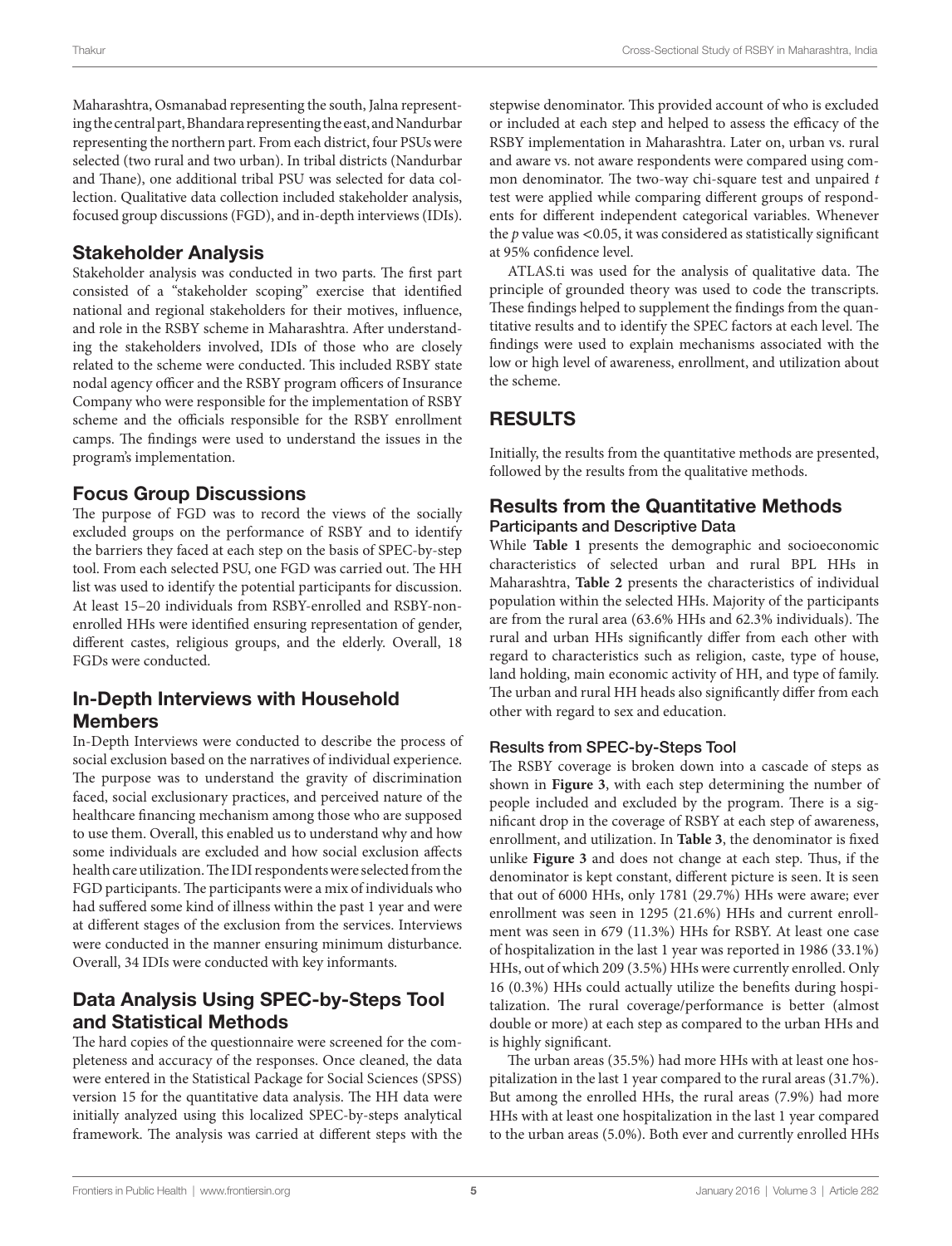#### <span id="page-5-0"></span>TABLE 1 | Demographic and socioeconomic characteristics of selected households.

| <b>Household characteristics</b>     | Rural<br>$(N = 3814)$ | $\%$ | Urban<br>$(N = 2186)$ | $\%$ | <b>Total</b><br>$(N = 6000)$ | $\%$ | p-Value |
|--------------------------------------|-----------------------|------|-----------------------|------|------------------------------|------|---------|
| Religion*                            |                       |      |                       |      |                              |      |         |
| Hindu                                | 3211                  | 84.2 | 1535                  | 70.2 | 4746                         | 79.1 | < 0.001 |
| <b>Muslims</b>                       | 224                   | 5.9  | 330                   | 15.1 | 554                          | 9.2  |         |
| Buddhist and others                  | 379                   | 9.9  | 321                   | 14.7 | 700                          | 11.7 |         |
| Caste*                               |                       |      |                       |      |                              |      |         |
| Scheduled Caste (SC)                 | 1115                  | 29.2 | 890                   | 40.7 | 2005                         | 33.4 | < 0.001 |
| Scheduled Tribes (ST)                | 738                   | 19.3 | 420                   | 19.2 | 1158                         | 19.3 |         |
| Other Backward Castes (OBC)          | 1249                  | 32.8 | 469                   | 21.5 | 1718                         | 28.6 |         |
| Others                               | 712                   | 18.7 | 407                   | 18.6 | 1119                         | 18.7 |         |
| <b>Household size</b>                |                       |      |                       |      |                              |      |         |
| $\leq 5$                             | 2533                  | 66.4 | 1406                  | 64.3 | 3939                         | 65.7 | 0.100   |
| >5                                   | 1281                  | 33.6 | 780                   | 35.7 | 2061                         | 34.3 |         |
| Mean household size (SD)**           | 4.8(2.3)              |      | 5.1(2.3)              |      | 4.9(2.3)                     |      | < 0.001 |
| Type of house*                       |                       |      |                       |      |                              |      |         |
| Kuchcha (temporary)                  | 1374                  | 36.0 | 690                   | 31.6 | 2064                         | 34.4 | < 0.001 |
| Pucca (permanent)                    | 551                   | 14.5 | 521                   | 23.8 | 1072                         | 17.9 |         |
| Semi-pucca (semipermanent)           | 1889                  | 49.5 | 975                   | 44.6 | 2864                         | 47.7 |         |
| Land holding*                        |                       |      |                       |      |                              |      |         |
| Yes                                  | 1526                  | 40.0 | 132                   | 6.0  | 1658                         | 27.6 | < 0.001 |
| No                                   | 2288                  | 60.0 | 2054                  | 94.0 | 4342                         | 72.4 |         |
| Main economic activity of household* |                       |      |                       |      |                              |      |         |
| Self-employed (agriculture)          | 884                   | 23.2 | 70                    | 3.2  | 954                          | 15.9 | < 0.001 |
| Self-employed (non-agriculture)      | 206                   | 5.4  | 272                   | 12.4 | 478                          | 8.0  |         |
| Agricultural laborers                | 1382                  | 36.3 | 220                   | 10.1 | 1602                         | 26.7 |         |
| Casual laborers                      | 966                   | 25.3 | 1129                  | 51.7 | 2095                         | 34.9 |         |
| Regular wage/salary earning          | 287                   | 7.5  | 457                   | 20.9 | 744                          | 12.4 |         |
| Others                               | 89                    | 2.3  | 38                    | 1.7  | 127                          | 2.1  |         |
| Type of family*                      |                       |      |                       |      |                              |      |         |
| Nuclear family                       | 805                   | 37.0 | 1342                  | 41.3 | 2147                         | 35.8 | < 0.001 |
| Joint family                         | 1254                  | 57.1 | 2148                  | 48.3 | 3402                         | 56.7 |         |
| Single/extended                      | 127                   | 2.9  | 324                   | 5.2  | 451                          | 7.5  |         |
| Mean age of household head (SD)**    | 53 (13.2)             |      | 49 (13.0)             |      | 52(13.3)                     |      | < 0.001 |
| Sex of household head*               |                       |      |                       |      |                              |      |         |
| Male                                 | 3062                  | 80.3 | 1682                  | 76.9 | 4744                         | 79.1 | 0.002   |
| Female                               | 752                   | 19.7 | 504                   | 23.1 | 1256                         | 20.9 |         |
| <b>Education of household head</b> * |                       |      |                       |      |                              |      |         |
| Never went to school                 | 1624                  | 42.6 | 868                   | 39.7 | 2492                         | 41.5 | < 0.001 |
| Primary (1-4)                        | 843                   | 22.1 | 421                   | 19.3 | 1264                         | 21.1 |         |
| Secondary (5-10)                     | 1141                  | 29.9 | 762                   | 34.9 | 1903                         | 31.7 |         |
| Higher secondary (11-12)             | 154                   | 4.0  | 99                    | 4.5  | 253                          | 4.2  |         |
| Diploma, degree, and others          | 52                    | 1.4  | 36                    | 1.6  | 88                           | 1.5  |         |

*\*Two-way chi-square test is applied; p value is* <*0.05, so there is statistically significant difference.*

*\*\*Unpaired t test is applied; p value is* <*0.05, so there is statistically significant difference.*

follow the same pattern. Utilization of RSBY benefits is also more among rural HHs as compared to urban. **[Table 4](#page-7-1)** presents comparison of HHs with total hospitalization episodes in the last 1 year among the selected HHs in the urban and rural areas. More HHs in the rural areas (41.1%) had hospitalization episodes compared to the urban areas (39.1%). Here, the difference between rural and urban HHs is statistically significant for ever enrolled HHs and RSBY utilization. If the denominator is taken as number of individuals, then the incidence of total hospitalization episodes in the last 1 year among total rural population (8.5%) is quite higher compared to urban population (7.7%).

The use of public or private hospital for hospitalization episodes in the last 1 year among the selected HHs was also studied. It was seen that more private hospitals (66.5%) were used as compared to public hospitals. In the rural areas, the use of private hospitals was quite high (70.7%) as compared to the urban areas (58.9%). The same pattern was seen among both enrolled and non-enrolled HHs.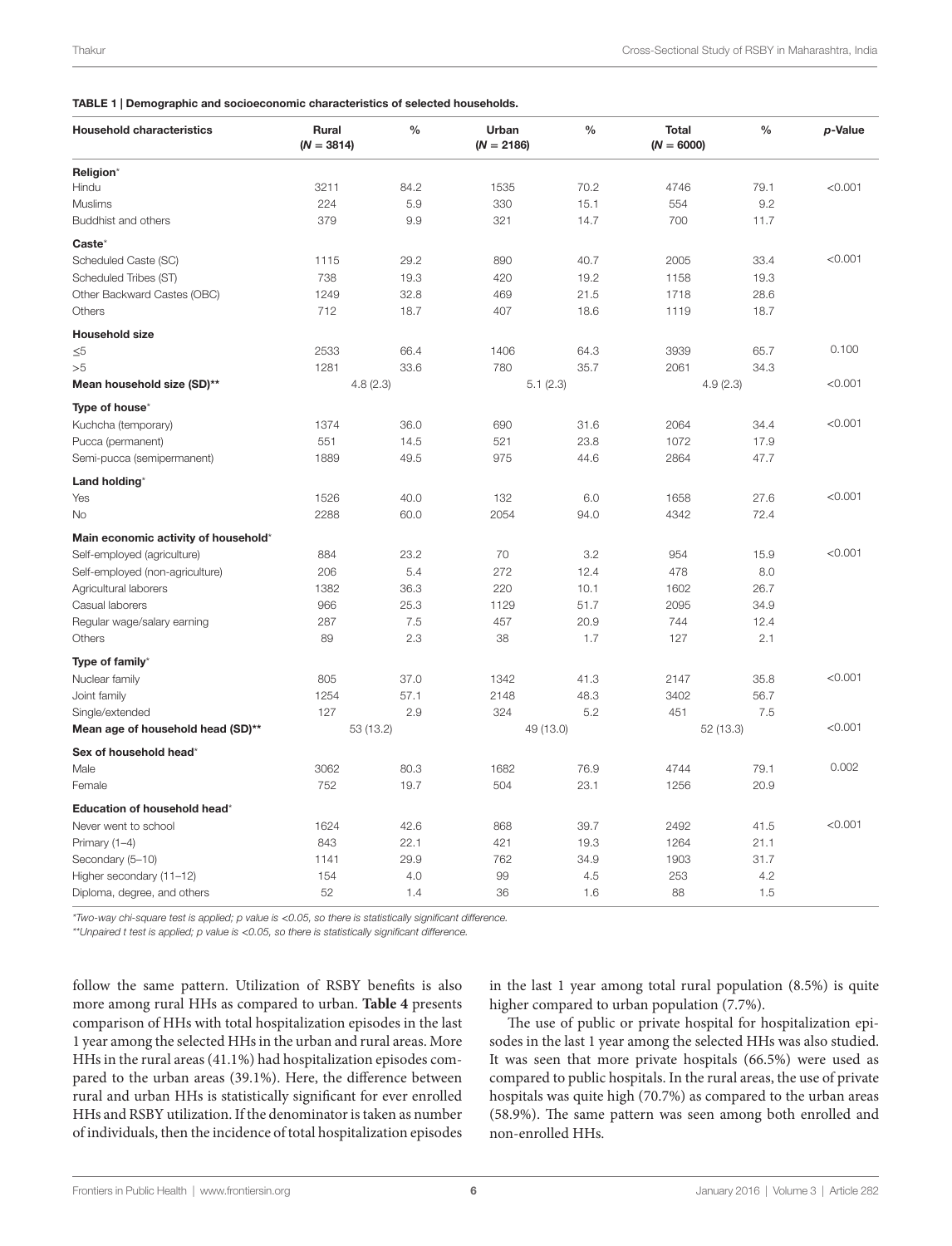#### <span id="page-6-0"></span>TABLE 2 | Characteristics of individual population.

|                |       |                  |       |                |              | p-Value          |
|----------------|-------|------------------|-------|----------------|--------------|------------------|
| $(N = 18,433)$ |       | $(N = 11, 152)$  |       | $(N = 29,585)$ |              |                  |
|                |       |                  |       |                |              |                  |
| 9447           | 51.3  | 5595             | 50.2  | 15.042         | 50.8         | 0.072            |
| 8986           | 48.7  | 5557             | 49.8  | 14,543         | 49.2         |                  |
|                |       |                  |       |                |              |                  |
| 4398           | 23.9  | 2928             | 26.3  | 7326           | 24.8         | < 0.001          |
| 11,425         | 62.0  | 7179             | 64.4  | 18.604         | 62.9         |                  |
| 2610           | 14.2  | 1045             | 9.4   | 3655           | 12.4         |                  |
|                |       | 28(19.0)         |       |                |              | < 0.001          |
|                | Rural | $\%$<br>31(20.7) | Urban | $\%$           | <b>Total</b> | $\%$<br>30(20.1) |

*\*Two-way chi-square test is applied; p value is* <*0.05, so there is statistically significant difference.*

*\*\*Unpaired t test is applied; p value is* <*0.05, so there is statistically significant difference.*



#### Awareness About RSBY

The determinants of poor awareness about RSBY were studied further. The aware and not aware HHs were compared. **[Table 5](#page-7-2)** shows that the awareness is less in the urban areas (26.1%) compared to the rural areas (40.8%), and it is statistically significant. **[Table 6](#page-8-0)** presents the comparison between aware and not aware HHs among the urban and rural areas for demographic and background characteristics. There is significant statistical difference for religion, caste, HH size, economic activity, type of family, and sex and education of the HH head. For the type of house and landholding, the statistically significant difference is not present when compared between overall aware vs. not aware groups but present when compared between urban and rural areas in aware and not aware groups. **[Table 7](#page-9-0)** presents a comparison of SPEC dimensions/factors among the aware and not aware HHs among the urban and rural areas. For analyzing the factors associated with awareness, key variables based on the social exclusion framework were used. It is seen that the political factors are more significantly related to awareness as compared to social/cultural and economic factors in both the urban and rural areas.

<span id="page-6-1"></span>Though many respondents identified the scheme when showed a sample RSBY card, very few knew the scheme by its name. In fact, some respondents identified the RSBY card as either "Hospital Card" or "Insurance Card" or even "Aadhaar Card" (a unique identity card provided by the Government of India). At some places, the participants did not know about the scheme at all. In some other places, the awareness was better; however, detailed information was known to very few individuals. The depth of awareness was examined among the 1295 enrolled HHs. Among them, only 289 (22.3%) felt that they had received adequate information about RSBY. The majority had incomplete information on scheme's benefits (such as services covered, sum insured, and empaneled hospitals), which are major barriers in the utilization of the benefits.

### Results from the Qualitative Methods FGD and IDI Responses

The qualitative data (especially FGD and IDI) were helpful to ascertain the mechanism and reasons for the poor awareness,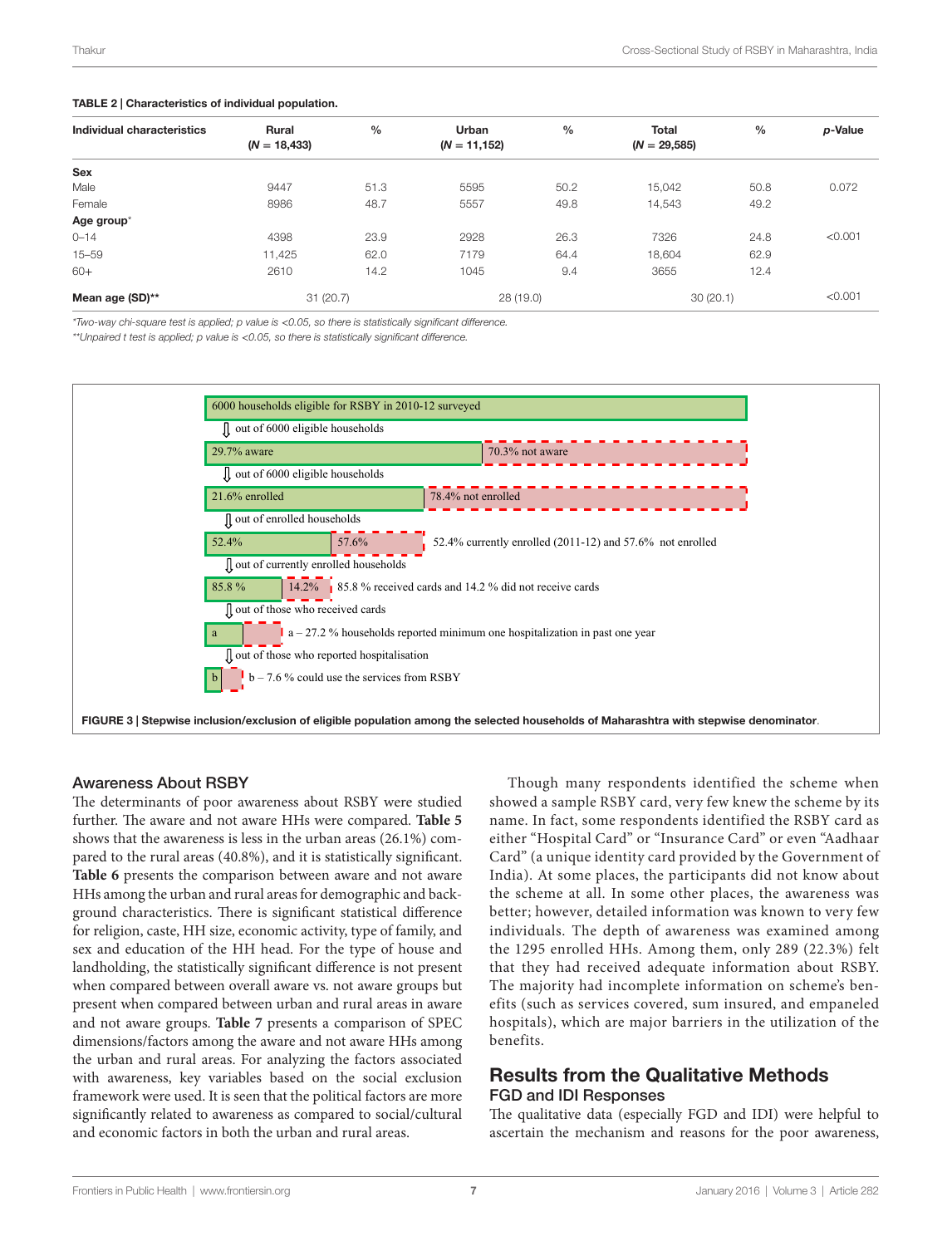#### <span id="page-7-0"></span>TABLE 3 | Overview of RSBY performance in Maharashtra among selected households.

| Performance indicators at each step/level                    | <b>Rural</b><br>$(N = 3814)$ | $\%$ | Urban<br>$(N = 2186)$ | $\frac{0}{0}$ | <b>Total</b><br>$(N = 6000)$ | $\frac{0}{0}$ | p-Value |
|--------------------------------------------------------------|------------------------------|------|-----------------------|---------------|------------------------------|---------------|---------|
| Aware households*                                            | 1316                         | 34.5 | 465                   | 21.3          | 1781                         | 29.7          | < 0.001 |
| Ever enrolled households*                                    | 1004                         | 26.3 | 291                   | 13.3          | 1295                         | 21.6          | < 0.001 |
| Currently enrolled households*                               | 527                          | 13.8 | 152                   | 7.0           | 679                          | 11.3          | < 0.001 |
| Enrolled households with cards*                              | 513                          | 13.5 | 147                   | 6.7           | 660                          | 11.0          | < 0.001 |
| Households with at least one hospitalization in last 1 year* | 1210                         | 31.7 | 776                   | 35.5          | 1986                         | 33.1          | 0.003   |
| Among ever enrolled*                                         | 300                          | 7.9  | 110                   | 5.0           | 410                          | 6.8           | < 0.001 |
| Among currently enrolled*                                    | 149                          | 3.9  | 60                    | 2.7           | 209                          | 3.5           | 0.018   |
| RSBY utilization for at least one hospitalization*           | 14                           | 0.4  | $\mathcal{P}$         | 0.1           | 16                           | 0.3           | 0.046   |

*\*Two-way chi-square test is applied; p value is* <*0.05, so there is statistically significant difference.*

#### <span id="page-7-1"></span>TABLE 4 | Total hospitalization episodes in the last 1 year among the selected households.

|                                     | Rural ( $N = 3814$ ) | $\frac{0}{0}$ | Urban ( $N = 2186$ ) | %    | Total ( $N = 6000$ ) | $\frac{0}{0}$ | <i>p</i> -Value |
|-------------------------------------|----------------------|---------------|----------------------|------|----------------------|---------------|-----------------|
| Total hospitalization episodes      | 1568                 | 41.1          | 854                  | 39.1 | 2422                 | 40.4          | 0.120           |
| Non-enrolled households             | 179                  | 30.9          | 699                  | 32.0 | 1878                 | 31.3          | 0.392           |
| Ever enrolled households*           | 389                  | 10.2          | 155                  | 7.1  | 544                  | -9.1          | < 0.001         |
| Among currently enrolled households | 215                  | 5.6           | 100                  | 4.6  | 315                  | 5.3           | 0.076           |
| RSBY utilization*                   | 18                   | 0.5           | 3                    | 0.1  | $2^+$                | 0.4           | 0.035           |

*\*Two-way chi-square test applied; p value is* <*0.05, so there is statistically significant difference.*

<span id="page-7-2"></span>

|  |  |  | TABLE 5   Comparison of place of residence among the aware and not aware households. |
|--|--|--|--------------------------------------------------------------------------------------|
|--|--|--|--------------------------------------------------------------------------------------|

| Place of residence* | Aware ( $N = 1781$ ) | %    | Not aware $(N = 4219)$ | %    | Total ( $N = 6000$ ) | %    | <i>p</i> -Value |
|---------------------|----------------------|------|------------------------|------|----------------------|------|-----------------|
| Rural               | 1316                 | 73.9 | 2498                   | 59.2 | 3814                 | 63.6 | <0.001          |
| Urban               | 465                  | 26.  | 1721                   | 40.8 | 2186                 | 36.4 |                 |

*\*Two-way chi-square test is applied; p value is* <*0.05, so there is statistically significant difference.*

enrollment, and utilization of RSBY. It is also worth including some remarks made by the participants in their own words.

Some HHs were unaware and never enrolled in the scheme even though the enrollment was quite high in the neighborhood. Regarding this, one of the IDI respondents mentioned that *"Yes, they (neighbors) do not share valuable information. They feel that if they are getting benefits of welfare programmes, then why to bother about the rest of the households." (Source: Jalana urban IDI).*

Narrating the information exchange during the enrollment, one of the FGD participant said – *"(*… *we were told that* …*) this booklet consists of the names of hospitals (and services) which can be used for the hospitalization (services); we were not told in person about the card except that (*… *all the functions of the card and* …*) facilities are explained in the booklet (and one can read and understand them from it)." (Source: Nandurbar rural tribal FGD).* Thus, only booklets were distributed during the enrollment. Many of the illiterate or less educated individuals might not be able to understand it.

Some respondents felt that they were deliberately excluded from many schemes including RSBY because they are not politically well connected: *"They (politically well connected families) received wells, land. They (government agencies) provide employment to those who already have enough and let the poor die." "Yes! That is it! They (RSBY enrollment agencies) will come there (in the*  *Gram Panchayat) and leave from there. They will not come here." (Rural IDI woman whose husband was hospitalized and who was not enrolled).*

From FGDs and IDIs, it emerged that the enrollment was usually done on a particular day by the enrollment agencies. There was no strategy to inform potential beneficiaries about this. For many respondents, it was not affordable to miss the work and daily wages (especially, the casual laborers). This was the reason why many HHs were being excluded from enrollment. *"The problem was they (people of enrollment agency) had not informed us before coming. So, when they came, we were not there. Then they came again, on another day. But they had not informed us. So, we couldn't make it again* …*" (Source: Male participant from rural FGD in Nandurbar). "They (people of enrollment agency) informed people in the village (through the village head – sarpanch) that there will be a card distribution and everyone whose name features in the list are requested to stay back for the getting the card (enrollment). Some households did not listen to it (or were not able to understand it) and went on to work (to various places out of the village) thus they were not able to get the cards." (Source: Bhandara rural IDI*). The awareness and enrollment were usually done simultaneously resulting in poor awareness among the respondents. Many HHs also failed to renew their membership. Further, those who renewed their membership were not necessarily provided with a new card. In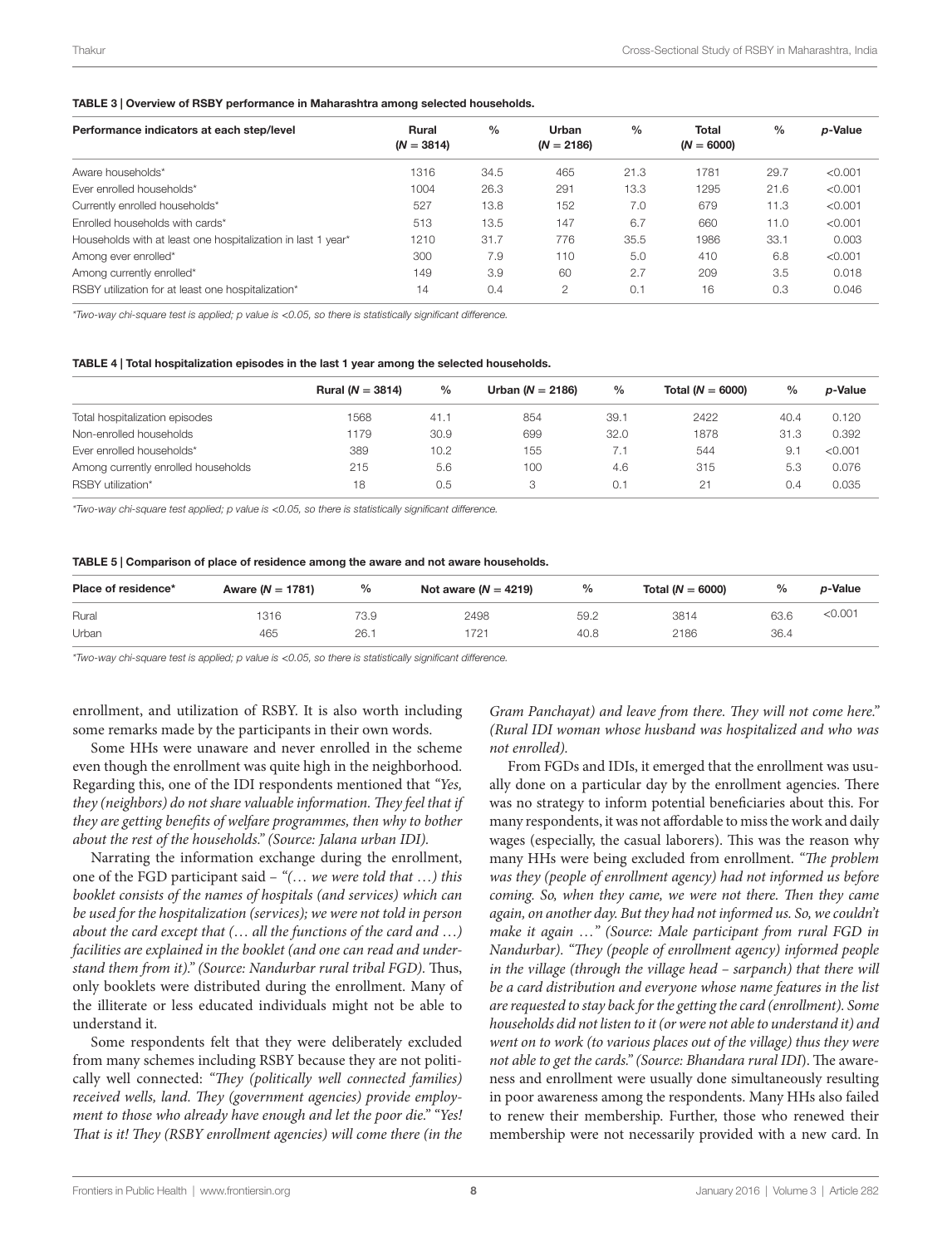| Demographic                            |                              | Aware                            |                                      | Not aware |                              |                                  |                                |         |
|----------------------------------------|------------------------------|----------------------------------|--------------------------------------|-----------|------------------------------|----------------------------------|--------------------------------|---------|
| and background<br>characteristics      | Urban<br>$(N = 465)$ , N (%) | Rural ( $N = 1316$ ),<br>$N$ (%) | Total ( $N = 1781$ ), p-Value<br>N(% |           | Urban<br>$(N = 1721), N$ (%) | Rural ( $N = 2498$ ),<br>$N$ (%) | Total ( $N = 4219$ ),<br>N (%) | p-Value |
| Religion*.#                            |                              |                                  |                                      |           |                              |                                  |                                |         |
| Hindu                                  | 267 (57.4)                   | 1048 (79.6)                      | 1315 (73.8)                          | < 0.001   | 1268 (73.7)                  | 2163 (86.6)                      | 3431 (81.3)                    | < 0.001 |
| Muslim                                 | 113 (24.3)                   | 103 (07.8)                       | 216(12.1)                            |           | 217 (12.7)                   | 121 (04.8)                       | 338 (08.0)                     |         |
| Buddhist and others                    | 85 (18.3)                    | 165 (12.5)                       | 250 (14.0)                           |           | 236 (13.7)                   | 214 (08.6)                       | 450 (10.7)                     |         |
| Caste categories*.#                    |                              |                                  |                                      |           |                              |                                  |                                |         |
| SC                                     | 179 (38.5)                   | 428 (32.5)                       | 607 (34.1)                           | < 0.001   | 711 (41.3)                   | 687 (27.5)                       | 1398 (33.1)                    | < 0.001 |
| ST                                     | 48 (10.3)                    | 246 (18.7)                       | 294 (16.5)                           |           | 372 (21.6)                   | 492 (19.7)                       | 864 (20.5)                     |         |
| OBC                                    | 133 (28.6)                   | 422 (32.1)                       | 555 (31.2)                           |           | 336 (19.5)                   | 827 (33.1)                       | 1163 (27.6)                    |         |
| Others                                 | 105 (22.6)                   | 220 (16.7)                       | 325 (18.2)                           |           | 302 (17.5)                   | 492 (19.7)                       | 794 (18.8)                     |         |
| <b>Household size</b>                  |                              |                                  |                                      |           |                              |                                  |                                |         |
| $\leq 5$                               | 282 (60.6)                   | 855 (65.0)                       | 1137 (63.8)                          | 0.095     | 1124 (65.3)                  | 1678 (67.2)                      | 2802 (66.4)                    | 0.208   |
| >5                                     | 183 (39.4)                   | 461 (35.0)                       | 644 (36.2)                           |           | 597 (34.7)                   | 820 (32.8)                       | 1417 (33.6)                    |         |
| Mean household size<br>$(SD)***$       | 5.44 (2.739)                 | 4.95 (2.204)                     | 5.08 (2.364)                         | < 0.001   | 5.01 (2.148)                 | 4.77 (2.321)                     | 4.87 (2.255)                   | < 0.001 |
| Type of house*                         |                              |                                  |                                      |           |                              |                                  |                                |         |
| Temporary                              | 130 (28.0)                   | 459 (34.9)                       | 589 (33.1)                           | < 0.001   | 560 (32.5)                   | 915 (36.6)                       | 1475 (35.0)                    | < 0.001 |
| Permanent                              | 129 (27.7)                   | 188 (14.3)                       | 317(17.8)                            |           | 392 (22.8)                   | 363 (14.5)                       | 755 (17.9)                     |         |
| Semipermanent                          | 206 (44.3)                   | 669 (50.8)                       | 875 (49.1)                           |           | 769 (44.7)                   | 1220 (48.8)                      | 1989 (47.1)                    |         |
| Land holding*                          |                              |                                  |                                      |           |                              |                                  |                                |         |
| Yes                                    | 25(05.4)                     | 464 (35.3)                       | 489 (27.5)                           | < 0.001   | 107 (06.2)                   | 1062 (42.5)                      | 1169 (27.7)                    | < 0.001 |
| No                                     | 440 (94.6)                   | 852 (64.7)                       | 1292 (72.5)                          |           | 1614 (93.8)                  | 1436 (57.5)                      | 3050 (72.3)                    |         |
| Main economic activity of household*,# |                              |                                  |                                      |           |                              |                                  |                                |         |
| Self-employed<br>(agriculture)         | 22 (04.7)                    | 268 (20.4)                       | 290 (16.3)                           | < 0.001   | 48 (02.8)                    | 616 (24.7)                       | 664 (15.7)                     | < 0.001 |
| Self-employed (other)                  | 87(18.7)                     | 70 (05.3)                        | 157 (08.8)                           |           | 185 (10.7)                   | 136 (05.4)                       | 321 (07.6)                     |         |
| Agriculture labor                      | 52(11.2)                     | 527 (40.0)                       | 579 (32.5)                           |           | 168 (09.8)                   | 855 (34.2)                       | 1023 (24.2)                    |         |
| Casual labor                           | 213 (45.8)                   | 327 (24.8)                       | 540 (30.3)                           |           | 916 (53.2)                   | 639 (25.6)                       | 1555 (36.9)                    |         |
| Regular wage/salary                    | 84 (18.1)                    | 95 (07.2)                        | 179 (10.1)                           |           | 373 (21.7)                   | 192 (07.7)                       | 565 (13.4)                     |         |
| Others                                 | 7 (01.5)                     | 29 (02.2)                        | 36 (02.0)                            |           | 31 (01.8)                    | 60 (02.4)                        | 91(02.2)                       |         |
| Type of family*.#                      |                              |                                  |                                      |           |                              |                                  |                                |         |
| Nuclear family                         | 158 (34.0)                   | 466 (35.4)                       | 624 (35.0)                           | 0.034     | 647 (37.6)                   | 876 (35.1)                       | 1523 (36.1)                    | 0.001   |
| Joint family                           | 292 (62.8)                   | 769 (58.4)                       | 1061 (59.6)                          |           | 962 (55.9)                   | 1379 (55.2)                      | 2341 (55.5)                    |         |
| Single/extended                        | 15 (03.2)                    | 81 (06.2)                        | 96 (05.4)                            |           | 112 (06.5)                   | 243 (09.7)                       | 355 (08.4)                     |         |
| Mean age of<br>household head (SD)**   | 50.69 (13.040)               | 52.48 (13.058)                   | 52.01 (13.073)                       | 0.011     | 48.81 (12.906)               | 53.89 (13.429)                   | 51.82 (13.344)                 | < 0.001 |
| Sex of household head*.#               |                              |                                  |                                      |           |                              |                                  |                                |         |
| Male                                   | 377 (81.1)                   | 1077 (81.8)                      | 1454 (81.6)                          | 0.715     | 1305 (75.8)                  | 1985 (79.5)                      | 3290 (78.0)                    | 0.005   |
| Female                                 | 88 (18.9)                    | 239 (18.2)                       | 327 (18.4)                           |           | 416 (24.2)                   | 513 (20.5)                       | 929 (22.0)                     |         |
| Education of household head*.#         |                              |                                  |                                      |           |                              |                                  |                                |         |
| Never went to school                   | 150 (32.3)                   | 524 (39.8)                       | 674 (37.8)                           | 0.019     | 718 (41.7)                   | 1102 (44.1)                      | 1820 (43.1)                    | 0.045   |
| Primary $(1-5)$                        | 140 (30.1)                   | 397 (30.2)                       | 537 (30.2)                           |           | 415 (24.1)                   | 653 (26.1)                       | 1068 (25.3)                    |         |
| Secondary (6-10)                       | 140 (30.1)                   | 316 (24.0)                       | 456 (25.6)                           |           | 488 (28.4)                   | 617 (24.7)                       | 1105 (26.2)                    |         |
| Higher secondary (11th<br>and 12th)    | 24 (05.2)                    | 50 (03.8)                        | 74 (04.2)                            |           | 73 (04.2)                    | 87 (03.5)                        | 160 (03.8)                     |         |
| Diploma and graduate                   | 11(02.4)                     | 29 (02.2)                        | 40 (02.2)                            |           | 27 (01.6)                    | 39 (01.6)                        | 66 (01.6)                      |         |

#### <span id="page-8-0"></span>TABLE 6 | Comparison of demographic and background factors among the aware and not aware households as per their urban and rural background.

*\*Two-way chi-square test is applied; p value is* <*0.05, so there is statistically significant difference for either/both urban and rural areas.*

*\*\*Unpaired t test is applied; p value is* <*0.05, so there is statistically significant difference for either/both urban and rural areas.*

*# Statistically significant (p* < *0.05) when compared between aware vs. not aware groups.*

some instances, the cards were left in the gram panchayat and not distributed or were renewed by overwriting on the older cards.

Even if the HH was enrolled for the last few years, there was uncertainty about which hospitals can provide services. *"Now*  *how we will be aware? We never went there (to hospitals, clinics* …*) with the intention to use the card. In addition to that I have been to several hospitals for treatment and there is no relief (cure). Now you only can tell me where should I go for treatment? If there*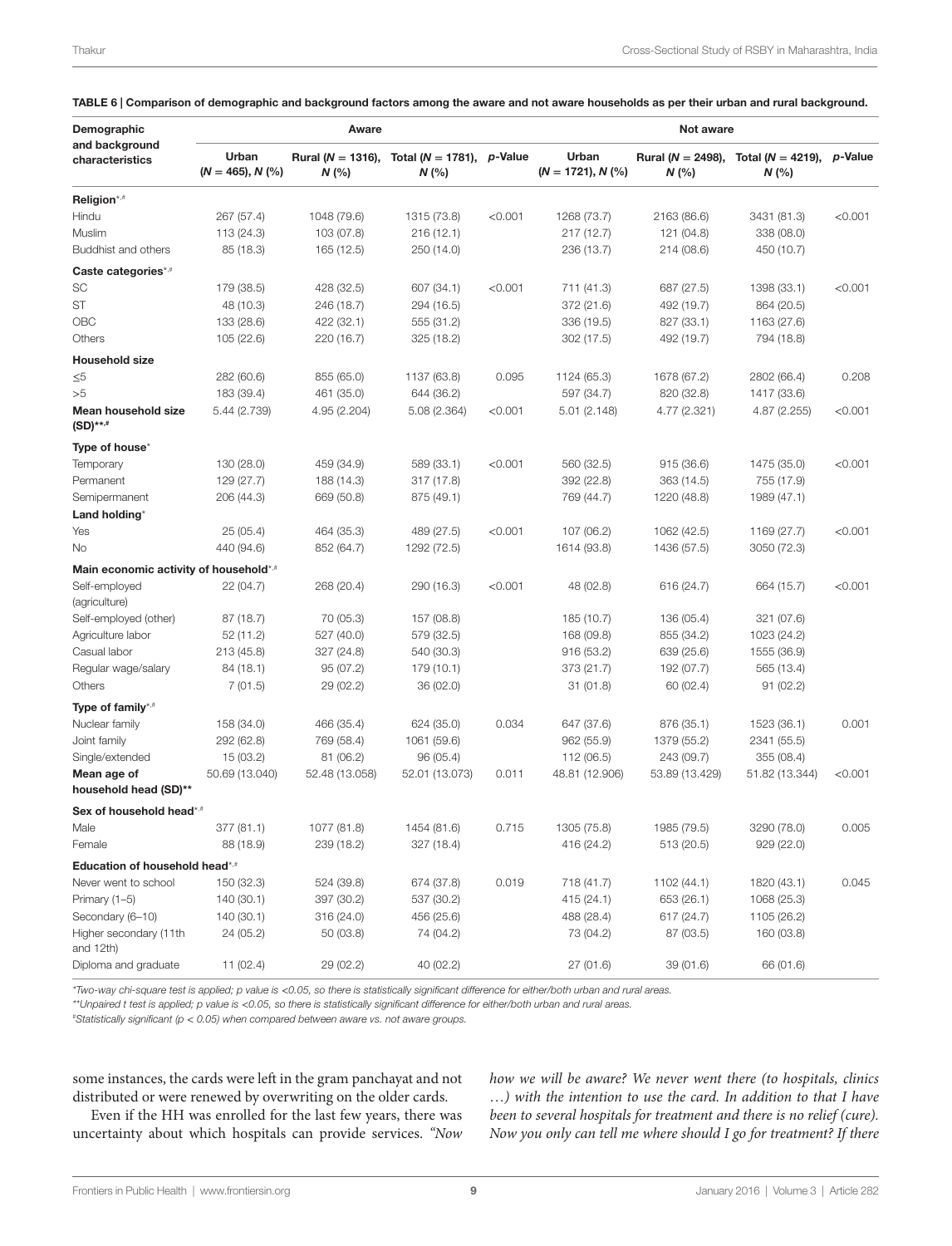<span id="page-9-0"></span>TABLE 7 | Comparison of social/cultural, political, and economic dimensions/factors among the aware and not aware households as per their urban and rural background.

| <b>Background characteristics</b>                                                    |                               | Aware                                 |                                       |         | Not aware                      |                                |                                      |         |
|--------------------------------------------------------------------------------------|-------------------------------|---------------------------------------|---------------------------------------|---------|--------------------------------|--------------------------------|--------------------------------------|---------|
|                                                                                      | Urban<br>$(N = 465)$ .<br>N(% | <b>Rural</b><br>$(N = 1316)$ ,<br>N(% | <b>Total</b><br>$(N = 1781)$ ,<br>N(% | p-Value | Urban<br>$(N = 1721)$ ,<br>N(% | Rural<br>$(N = 2498)$ ,<br>N(% | <b>Total</b><br>$(N = 4219),$<br>N(% | p-Value |
| Social/cultural dimensions/factors                                                   |                               |                                       |                                       |         |                                |                                |                                      |         |
| 1. Participation in social organization                                              | 93(20.0)                      | 283 (21.5)                            | 376 (21.1)                            | 0.494   | 332 (19.3)                     | 468 (18.7)                     | 800 (19.0)                           | 0.651   |
| 2. Discusses intimate and personal<br>matters in the community#                      | 415 (89.2)                    | 1189 (90.3)                           | 1604 (90.1)                           | 0.495   | 1520 (88.3)                    | 2203 (88.2)                    | 3723 (88.2)                          | 0.897   |
| 3. Feel that have been treated fairly<br>because of your political beliefs, religion | 453 (97.4)                    | 1277 (97.0)                           | 1730 (97.1)                           | 0.670   | 1673 (97.2)                    | 2424 (97.0)                    | 4097 (97.1)                          | 0.741   |
| 4. How often do you attend religious gatherings?*                                    |                               |                                       |                                       |         |                                |                                |                                      |         |
| Once a month or more                                                                 | 28 (06.0)                     | 98 (07.4)                             | 126 (07.1)                            | 0.042   | 93 (05.4)                      | 157 (06.3)                     | 250 (05.9)                           | < 0.001 |
| On holidays                                                                          | 282 (60.6)                    | 813 (61.8)                            | 1095 (61.5)                           |         | 1048 (60.9)                    | 1557 (62.3)                    | 2605 (61.7)                          |         |
| Marriages/funerals                                                                   | 85 (18.3)                     | 268 (20.4)                            | 353 (19.8)                            |         | 340 (19.8)                     | 556 (22.3)                     | 896 (21.2)                           |         |
| Never                                                                                | 70 (15.1)                     | 137 (10.4)                            | 207 (11.6)                            |         | 240 (13.9)                     | 228 (09.1)                     | 468 (11.1)                           |         |
| <b>Political dimensions/factors</b>                                                  |                               |                                       |                                       |         |                                |                                |                                      |         |
| 1. Voted in recent election*#                                                        | 456 (98.1)                    | 1301 (98.9)                           | 1757 (98.7)                           | 0.201   | 1667 (96.9)                    | 2457 (98.4)                    | 4124 (97.7)                          | 0.001   |
| 2. Participation in local politics*#                                                 | 221 (47.5)                    | 773 (58.7)                            | 994 (55.8)                            | < 0.001 | 516 (30.0)                     | 1171 (46.9)                    | 1687 (40.0)                          | < 0.001 |
| 3. Political contacts*#                                                              | 209 (44.9)                    | 733 (55.7)                            | 942 (52.9)                            | < 0.001 | 625 (36.3)                     | 1194 (47.8)                    | 1819 (43.1)                          | < 0.001 |
| 4. Contested in local election*#                                                     | 6(01.3)                       | 46 (03.5)                             | 52 (02.9)                             | 0.015   | 8(00.5)                        | 53(02.1)                       | 61(01.4)                             | < 0.001 |
| 5. Member of political party#                                                        | 17 (03.7)                     | 51 (03.9)                             | 68 (03.8)                             | 0.832   | 32(01.9)                       | 70 (02.8)                      | 102(02.4)                            | 0.050   |
| <b>Economic dimensions/factors</b>                                                   |                               |                                       |                                       |         |                                |                                |                                      |         |
| 1. Someone in the family a bank account<br>holder                                    | 315(67.7)                     | 906 (68.8)                            | 1221 (68.6)                           | 0.660   | 1143 (66.4)                    | 1715 (68.7)                    | 2858 (67.7)                          | 0.126   |
| 2. Had enough food in past 1 month#                                                  | 401 (86.2)                    | 1139 (86.6)                           | 1540 (86.5)                           | 0.865   | 1533 (89.1)                    | 2246 (89.9)                    | 3779 (89.6)                          | 0.383   |
| 3. Aware of any scheme for BPL*                                                      | 350 (75.3)                    | 1090 (82.8)                           | 1440 (80.9)                           | < 0.001 | 1321 (76.8)                    | 2027 (81.1)                    | 3348 (79.4)                          | 0.001   |

*\*Two-way chi-square test is applied; p value is* <*0.05, so there is statistically significant difference for either/both urban and rural areas.*

*# Statistically significant (p* < *0.05) when compared between aware vs. not aware groups.*

is proper information, only then we will go the hospital." (Source: *Household head – woman and a casual laborer from rural district of Bhandara).*

Due to lack of awareness, several respondents had incurred expenditure for hospitalization episodes in spite of being covered by the scheme. "(*I didn't have the right information about the scheme. Otherwise I would have saved the money that I spent on these two hospitalization episodes)." (Source: Jalgaon urban FGD respondent).* Few individuals who utilized services of RSBY hospitals reported that there was demand for additional payments, pressure to purchase medicines from out of pocket, etc.

The results from the qualitative data also revealed that the poor awareness about the way RSBY functions must have led to poor enrollment and utilization by the HHs. The level of awareness was poor even among the HHs enrolled in the scheme. There was insufficient information exchange between the enrollment agencies and target HHs. Lack of effective IEC activities from the agencies, which were entrusted to enroll the HHs in the given district, emerged as a principal reason for the low awareness, enrollment, and utilization of the scheme.

The participants also felt that such schemes did not reach their intended beneficiaries due to various factors (e.g., illiteracy, poverty, poor planning, improper implementation, neglect of vulnerable people, etc.) and existence of a nexus of greed, corruption, and political power. Other important reasons that emerged from qualitative data are physical (differential geographical coverage for rural/urban/tribal areas), social/cultural (excluded groups such as SC/ST/OBC, women, elderly, children, minorities like Muslim in some areas), economical (denial of benefits to BPL families, leakage of benefits to well-off families), and political (policy makers and implementers not interested in implementation).

#### Stakeholder Responses

The key informants and stakeholders also reinforced these findings. The following key findings emerged from their responses:

- There are many such schemes simultaneously operating across India, which creates confusion for people as well as implementers.
- The strategies and efforts for creating awareness and increasing enrollment and utilization of RSBY among the BPL HHs are not consistent.
- The enrollment agencies were not properly trained, and so they provided very superficial information about the RSBY.
- The insurance companies relied on local governance structures for informing the beneficiaries about the scheme. These local health workers often do not view RSBY information dissemination as a priority due to numerous other responsibilities.
- Districts with active political leaders often reported better awareness and enrollment of RSBY. At the same time, it was also mentioned that the powerful and politically connected HHs will receive benefits but will also be well informed about the social protection mechanisms.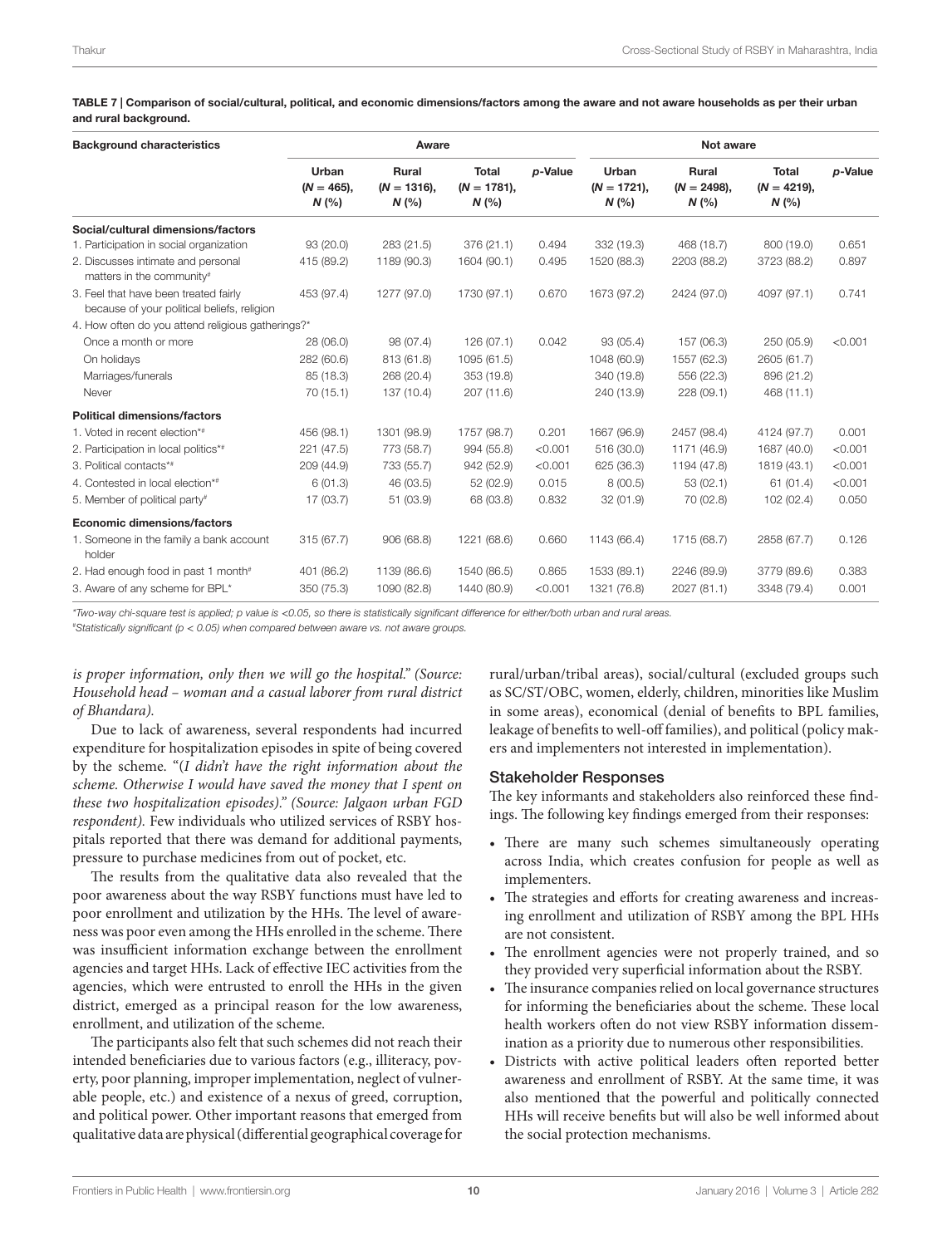- The local political leaders usually neglected the poor people. Tribal and minority groups tend to live in isolation as a result. Isolated living prevented the exchange of information.
- The name of the scheme was also reported as too long for the common man to remember.
- The enrollment agencies usually distributed chits (a small paper mentioning where and when the enrollment camp will be held) to the HHs whose names featured in the 2002 BPL list. As already mentioned, there are many discrepancies in the list resulting in errors in the identification of HHs (especially in the urban areas), which lead to the exclusion of majority of the HHs.
- Short notice to organize the camp and to enroll the beneficiaries was reported as an important implementation issue resulting in exclusion.
- Hurriedly completed enrollment left very little time for the enrollment agencies to interact with and provide adequate information to the beneficiaries.
- Providing mere booklets of empaneled hospitals or information pamphlets does not mean that information has reached the beneficiaries, many of whom are illiterate.
- Unofficial sources of information (for e.g., neighbors and friends) were also one of the main reasons for poor awareness regarding the RSBY scheme. The HHs, who enrolled just because their community members enrolled, received little information from the enrolling agencies.

### **DISCUSSION**

Analysis using the SPEC-by-step shows that at each step, there is exclusion of many HHs from the scheme. The coverage decreases with each step. The proportion of awareness, enrolled population, and utilization of benefits is quite low, and it is decreasing with each step. Though the awareness, enrollment, and utilization are low among both the groups, the rural HHs are marginally better than the urban areas.

In similar studies in Maharashtra by few other researchers, the enrollment rate was found to be 39%, which is less when compared with the national average. Lower caste HHs (SC and ST) were found to be poorly enrolled. Remote and tribal villages were not enrolled at all. The poor awareness, program design, and schedules of enrollment were seen as primary reasons for low enrollment. At a district level, it was seen that blocks with tribal population reported lower enrollment [\(15](#page-12-13)). The enrollment rates in Maharashtra are quoted to be lower with variation across the districts and within the districts [\(11\)](#page-12-10).

Our study was also analyzed separately to study the effect of social exclusion on enrollment in RSBY. It was found that the HHs that are socioeconomically disadvantaged are less likely to get enrolled in RSBY. The chances of getting enrolled in RSBY can be restricted by social exclusion ([19\)](#page-12-17). It is usually expected that the urban areas will have better awareness, enrollment, and utilization compared to the rural BPL HHs. But in our study, the findings are other way. This may be due to the fact that the scheme was first launched in the rural areas. The urban areas also have better availability of health infrastructure than the rural areas.

Still, the obvious differences in enrollment rates and retention of HHs in program highlight pro-rural bias in implementation and more exclusion of urban poor.

A similar case study carried out in Karnataka under Health Inc. found that exclusionary processes operate at all steps of implementation of RSBY scheme. As each step is linked with the others, exclusions in one stage have repercussions on other steps. RSBY itself is not capable of addressing these existing exclusionary processes in society [\(20](#page-12-18)).

It is also noteworthy to see that the BPL HHs are still forced to use the private health facilities, and it is more prevalent in the rural BPL HHs. This shows poor availability and accessibility of the public health facilities in the rural and urban poor areas even after 65 years of independence, that too in one of the most forward states like Maharashtra. The use of private health care facilities obviously forces BPL HHs toward more out-of-pocket expenditure, catastrophic payments, and/or neglect of the health [\(4\)](#page-12-3). It has been reported that top-down health insurance interventions with focus on exit strategies will not work out fully in the Indian context. The government must actively facilitate the potential of CHI schemes to emancipate the target group so that they may transform from mere passive beneficiaries into active participants in their health ([21\)](#page-12-19).

In a study in Himachal Pradesh, India, majority of the HHs were aware about the scheme and their eligibility. However, when it comes to "know how" and "know where" of using the scheme, only 49% of the respondents were provided with any written literature by enrolling agencies and only 15% respondents received the list of empaneled hospitals [\(22](#page-12-20), [23\)](#page-12-21). In another report from Uttar Pradesh, India, awareness among the enrolled population was low with 42% respondent aware about the scheme and women being less aware (37%) as compared to men (44%) [\(22,](#page-12-20) [23\)](#page-12-21). In a study in Karnataka, India, majority of HHs (71%) reported of being familiar with the name and card of RSBY [\(24](#page-12-22)). They also reported that among the enrolled cohort, awareness was increasing about the components of scheme. The essential details for using the scheme were not known to users.

A survey carried out in 2010 in the state of Karnataka right after the implementation of RSBY reports that high proportions of the eligible HHs were aware about the scheme [\(25](#page-12-23)). A study in Durg District of Chhattisgarh found that majority of the BPL HHs were aware about the purpose of RSBY (84%) and the amount covered (90%),but they lacked understanding of eligibility criteria (27%), validity of the smart card (25%) and total members covered in the scheme (31%). They further report that very few HHs received the information brochure (with the name of hospitals and information on the scheme). Among the HHs that were able to use the scheme, a small proportion (37%) were aware about the amount being blocked (or deduced). This indicates the asymmetry of information and underscores the need of empowering the users ([26\)](#page-12-24).

"Access to accurate information" stands as a cornerstone in utilization of services in any of the targeted interventions in health [\(27\)](#page-12-25), and health insurance programs initiated by the state are no exception. Poor understanding of hospitals empaneled, services covered, and the facilities therein are alarming and calls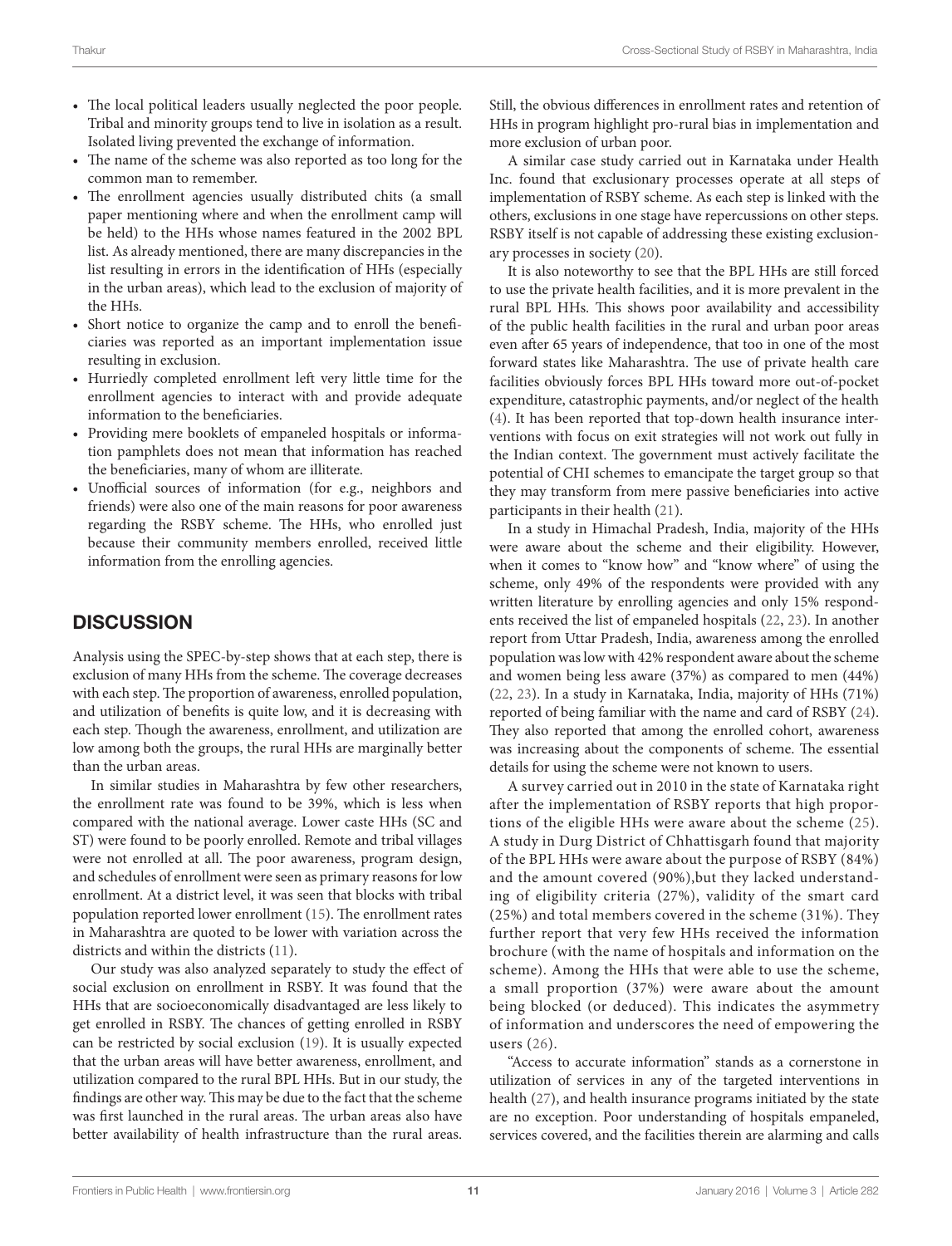upon examination of strategies being adopted by the enrolling agencies in the states with RSBY. It is the time to relook into the role of stakeholders involved in informing people about the health insurance scheme and take appropriate actions ([28\)](#page-12-26).

There can be many possible reasons for the limited success of RSBY in Maharashtra in both rural and urban BPL HHs. The most important is the poor planning of RSBY as it was planned at the national level without taking different social and cultural factors in Maharashtra, followed by the poor implementation by the Ministry of Labour in Maharashtra. Here, the Ministry of Health was not involved. Poor awareness among all the expected beneficiaries in the community, especially BPL families as well as stakeholders such as implementers, policy makers, etc., is also a quite significant reason. RSBY provides benefits up to only Rs. 30,000 (~500 US\$) per year per HH, which is quite less. The design of the scheme allows only five HH members to be enrolled. This resulted in majority of the HHs enrolling the elderly members and thus excluding the younger children and female members (intra-HH exclusion). The renewal of the cards occurred quite infrequently. Due to annual renewal, many HHs were not able to reenroll next year. It was not the HHs who had a choice to decide if they want to reenroll. The most of the sample HHs were not reenrolled in the scheme by insurance companies in the subsequent years. The enrollment was done through a public event through a campaign approach over the period of few days and that was essentially the problem with RSBY. The chances of exclusion also increased with the annual renewal.

The Ministry of Health in Maharashtra started new health insurance scheme, RGJAY, since last few years with better and improved features and benefits. The RSBY was launched in 2008 and then immediately after few years was being gradually closed in favor of RGJAY. It is possible that RSBY did not get sufficient time to settle down.

There are too many schemes running at the national and state levels in India in health as well as non-health field. Even policy makers/implementers are unaware about the features of these schemes. Usually, these schemes are announced just before the elections for the political gains. Even the names of these schemes are quite similar to each other and also changed often. It is likely that simultaneously operating many such schemes is creating confusion for common man. In addition, there is either no or very poor policy and strategy for creating awareness. For example, the enrollment campaigns are the only main ways used for creating awareness about RSBY in Maharashtra.

### Limitations

There are certain limitations of this paper worth mentioning. RSBY is being implemented in Maharashtra since only last 4–5 years, and the fact that RSBY was gradually closing down in Maharashtra might have affected some results. Another limitation might be the definition of awareness being only whether the HHs have seen the RSBY cards or not. The details of awareness were available only for the subsample of enrolled HHs. The survey was not large enough to provide reliable estimates for individual districts. But the findings do represent the views of the population and can be generalized to the urban and rural areas of the entire Maharashtra state.

### **CONCLUSION**

Thus, it is seen that the RSBY had not achieved much in Maharashtra. The awareness and enrollment were quite poor. The utilization of the benefits and services from RSBY was very poor even among the enrolled population. RSBY was launched with good intention, but it lacked good planning and implementation. The poor level of enrollments and renewals highlights the need to reconsider the design of the scheme. RSBY used the old BPL list prepared in 2002. This prevented inclusion of many BPL HHs who were not member of that list. There is a definite need to monitor and evaluate currently existing health care financing schemes at all the levels. Delays and irregularities in ensuring the coverage defeat the objective of providing SHP to the vulnerable groups.

Rashtriya Swasthya Bima Yojana scheme in Maharashtra as well as the other states of India and similar state-sponsored health insurance schemes should ensure sufficient enrollment by proactively educating the vulnerable sections. The scheme should ensure automatic renewal or renewal for maximum duration possible of all the members of the family. It is rational to invest on infrastructure that will provide information support before enrollment, during enrollment, and post-enrollment period to the vulnerable HHs. It is essential to monitor such schemes at the levels of insurers, enrolling agencies, as well as service providers. This can be done at a decentralized level with the involvement of civil society.

Many other states in India are running both RSBY and their state-specific health insurance schemes. But in Maharashtra, RSBY has been suddenly discontinued as the new state-specific scheme RGJAY has been initiated by the health ministry. RGJAY mainly caters to tertiary level healthcare facilities. RSBY was taking care of secondary level healthcare facilities that too within unorganized BPL HHs. So, authorities can think about continuing RSBY in Maharashtra in collaboration with the health ministry, with modified focus and good and improved strategy along with RGJAY.

At the end, it must be mentioned that we cannot only depend upon health insurance schemes to improve the health situation and achieve universal health care in the Maharashtra state and the country. These schemes mainly take care of secondary prevention, i.e., diagnosis and treatment of certain conditions. Indian population, especially socially excluded vulnerable groups, requires primary prevention in terms of health promotion and specific protection. There is definite need to make overall socioeconomic development with more focus on health. For this, we cannot depend upon the private sector. The government has to play proactive role in this by making available primary, secondary, and tertiary healthcare facilities for the poor.

### FUNDING

The Health Inc. ("Financing health care for inclusion") research project was funded by a €2.8 million grant from the European Commission's 7th Framework Programme, i.e., FP7 (Activity area: Socio-economic Sciences and Humanities"). The views and conclusions presented in this policy brief are the sole responsibility of the author and do not necessarily reflect the views of the European Commission.